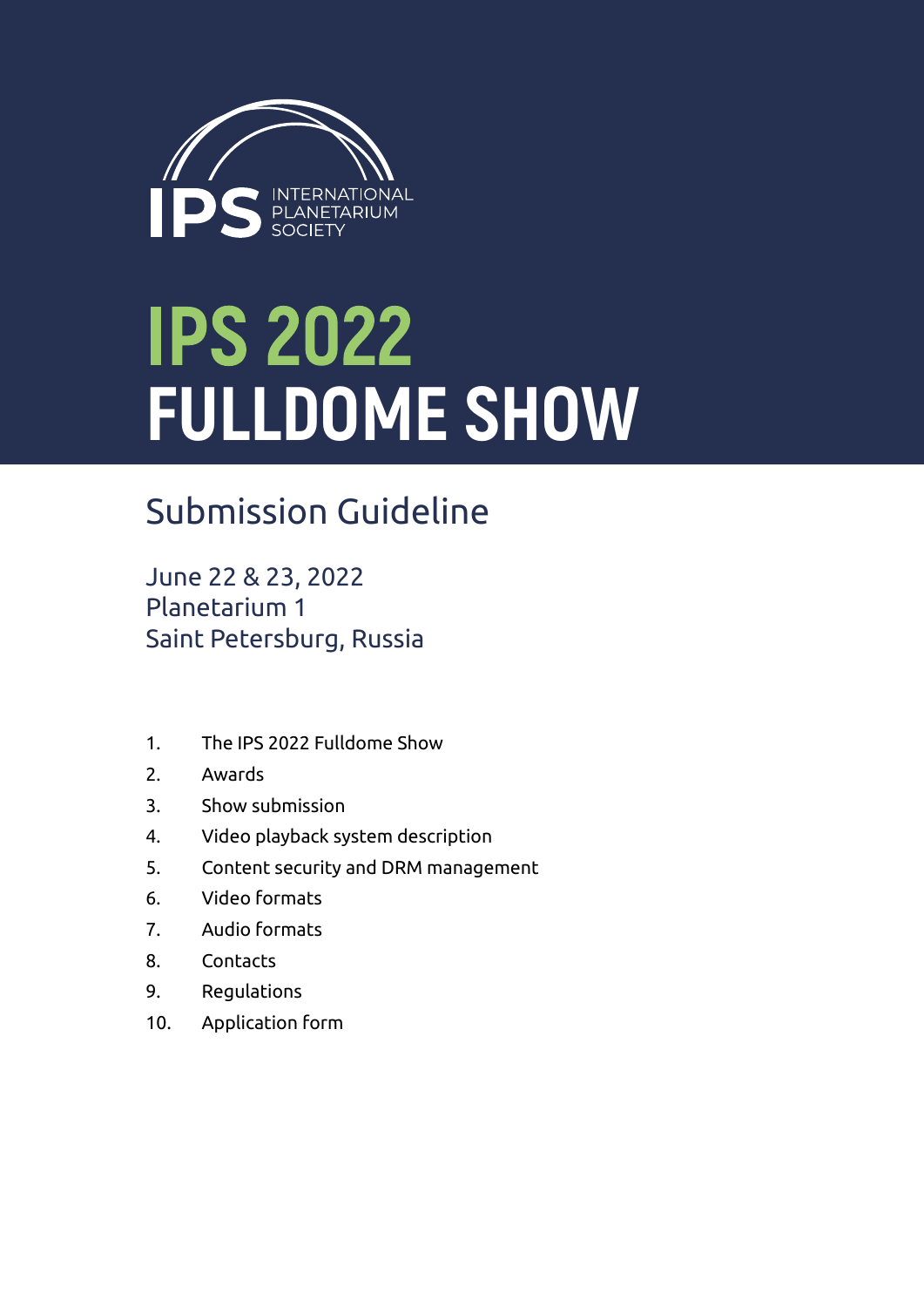

#### 1. The IPS 2022 Fulldome Show

Planetarium 1 is pleased to invite you to the IPS 2022 fulldome show which will take place in Saint-Petersburg June 22-23. We will provide a platform for staging a truly global event, where producers, distributors, creators, scientists, educators, musicians, and other colleagues in planetarium shows and all other related fields; will have the opportunity to present – and learn about the state of the arts and latest advances in the planetarium shows.

The event will take place just before the IPS conference 2022, which is an environment for international professional networking as well as a great chance to explore the cultural capital of Russia.

The films will be showed at the Planetarium 1 screen in the main planetarium hall, the world largest fulldome screen.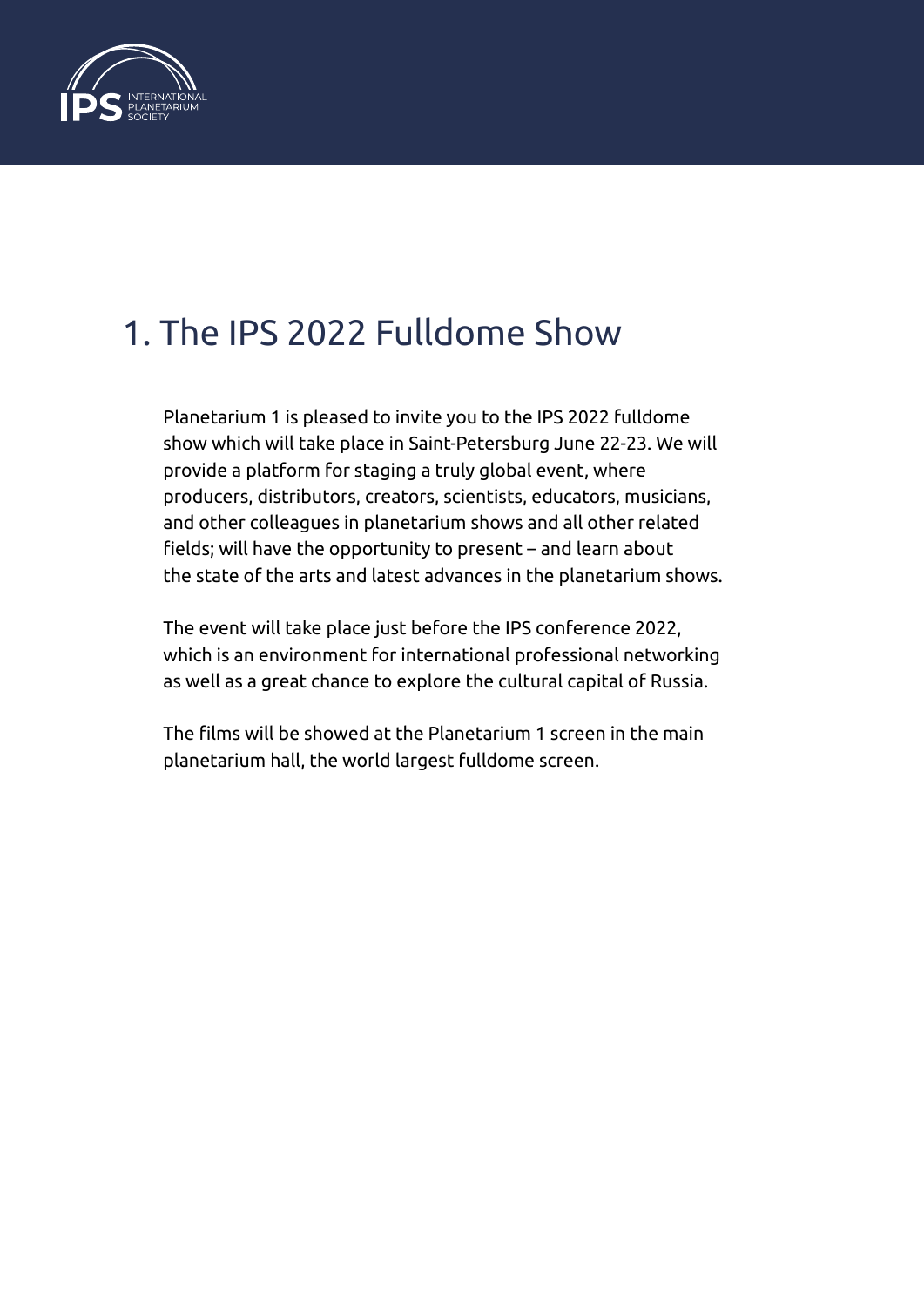

#### 2. Award

*Six awards will be handled at the IPS 2022 Fulldome Show*

- **1. IPS 2022 Show of the year Award** Award to the best show overall. This is not limited to educational content.
- **2. IPS 2022 Best Visualization Award** Award to the best visual content.
- **3. IPS 2022 Audience Award for Best Fulldome Show** Award to the highest rating show by the audience of the fulldome show.
- **4. IPS 2022 Kid's Show Award** Award to the best show made for children.
- **5. IPS-Eugenides Foundation 2022 Best Educational production Award** Award to the show with the best educational value.
- **6. Best Short Full Dome Show (up to 10 minutes in length)** Award to the best short show.

A truly international committee will be selected, which will carefully watch all the movies and declare results. The awards will be announced during the IPS conference.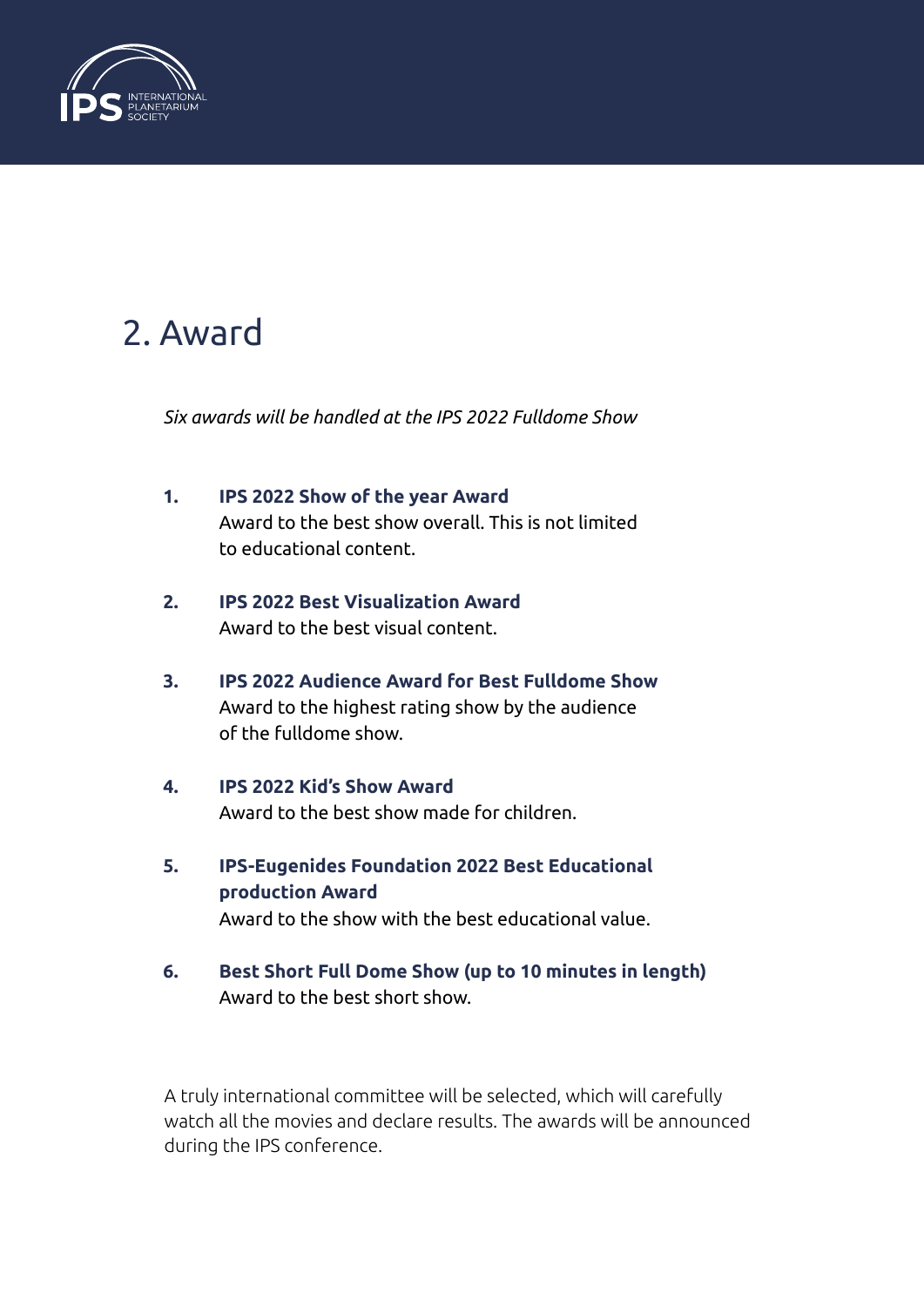

#### 3. Show submission

To submit a show to the IPS 2022 fulldome show, please fill the application at

#### <https://forms.gle/b7Ah7QteV8Pcsq3f9>

and submit it to us.

If you are unable to access this form, you can fill the application at the end of this file and send it back by email to

#### [fulldome@ips2022.com](mailto:fulldome@ips2022.com)

The submission fee for the selected shows will be \$200 USD (except for experimental student admissions which will be shown after the full dome showcase).

Only shows produced after 1 January 2019 will be accepted.

Only full shows will be awarded. If you send only the «Trailers» it will not be part of the fulldome show.

Full shows shall be submitted including «full video content», «full audio content in English», Marketing information: high resolution poster, information sheet (title, producer, release date, resolution, description, languages, other info)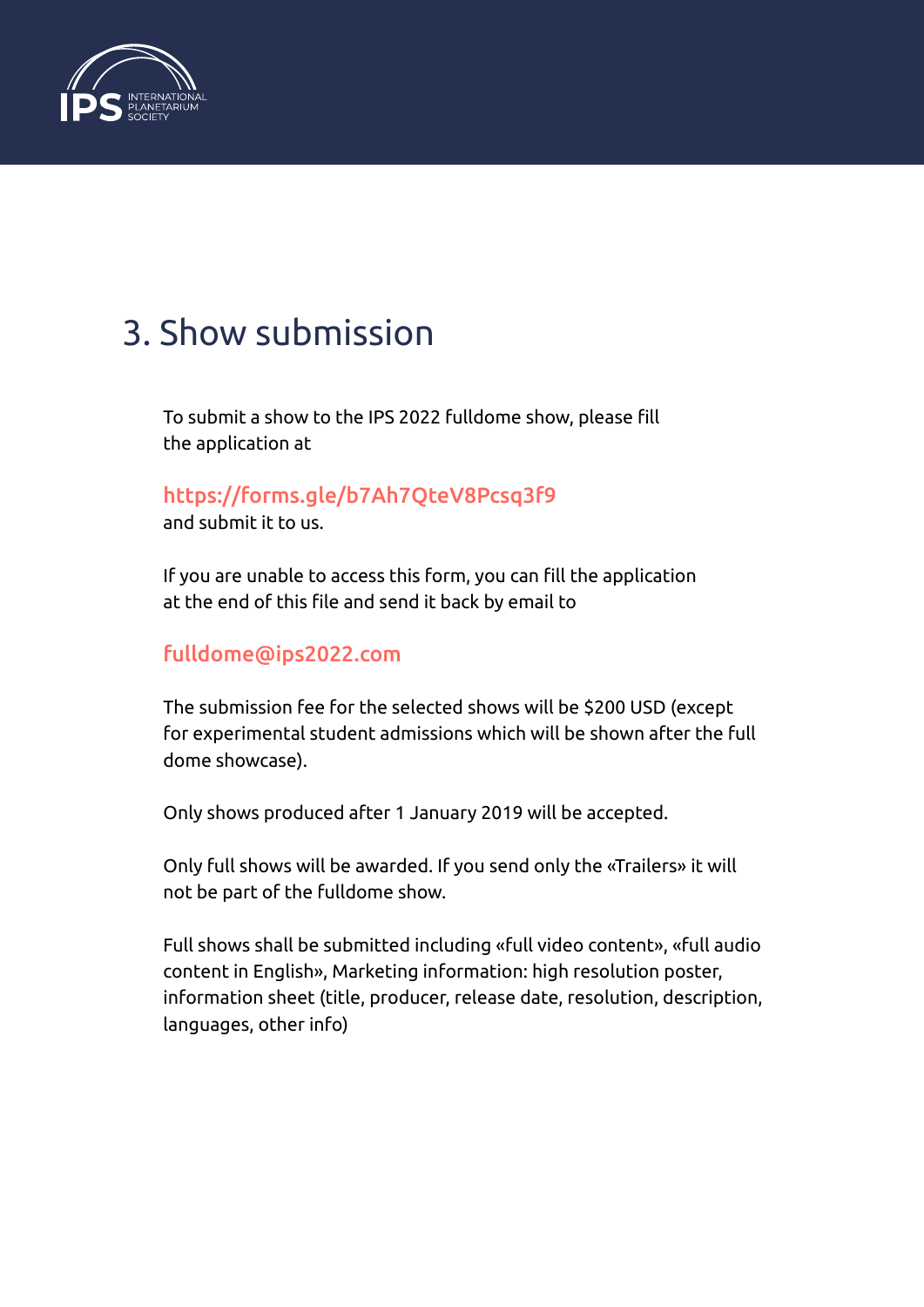

#### Important dates:

Application deadline: March 31, 2022 Selected show announces: April 16, 2022 Fulldome submission deadline: May 20, 2022 Screening and the festival: June 22, 2022 – June 23, 2022 Award announcements: IPS2022 June 26, 2022 – June 29, 2022

The Best prize will be awarded at the closing of the IPS 2022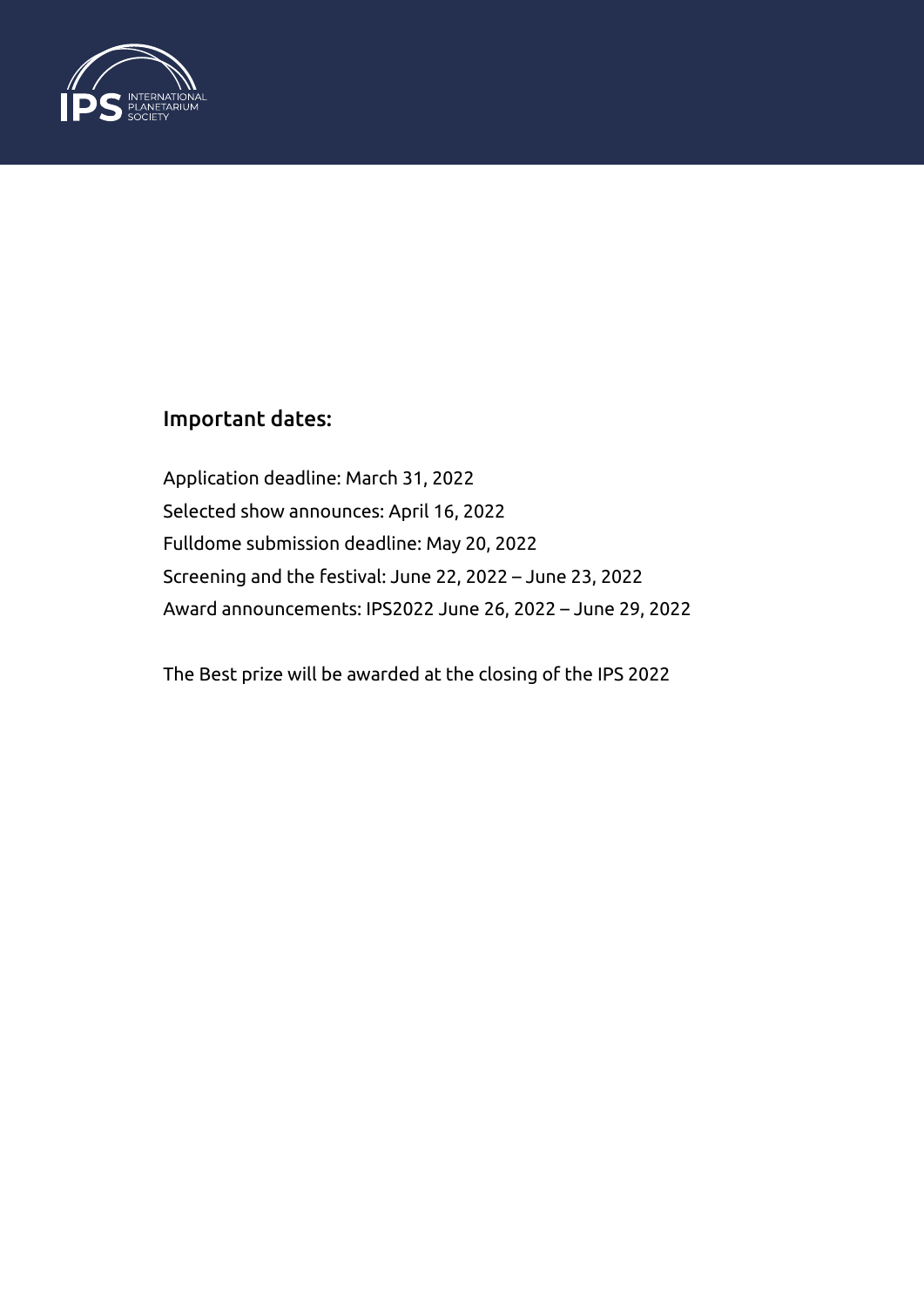

## 4. Video playback system description

Your show screened at the world largest screen at 8K resolution and high visual quality!

- The fulldome show will be screened at the Planetarium 1 in the main hall. This is a 37m dome in diameter. The world largest fulldome screen.
- The hall will be facilitated with 200 seats for the audience.
- The projection system will consist of 36 HD Benq projectors covering the whole dome screen at 180 degrees.
- The audio system is adapted to standard 5.1

Playback will be running on a single Screenberry media server connected to all projectors.

The image will be automatically calibrated using Screenberry automatic geometry calibration.

A special brightness intensity calibration will also be performed to ensure best visual experience and reduce dome artifacts.

Black level calibration might also be performed to ensure black level background uniformity in blending areas. This will enhance the visual experience especially for astronomy contents.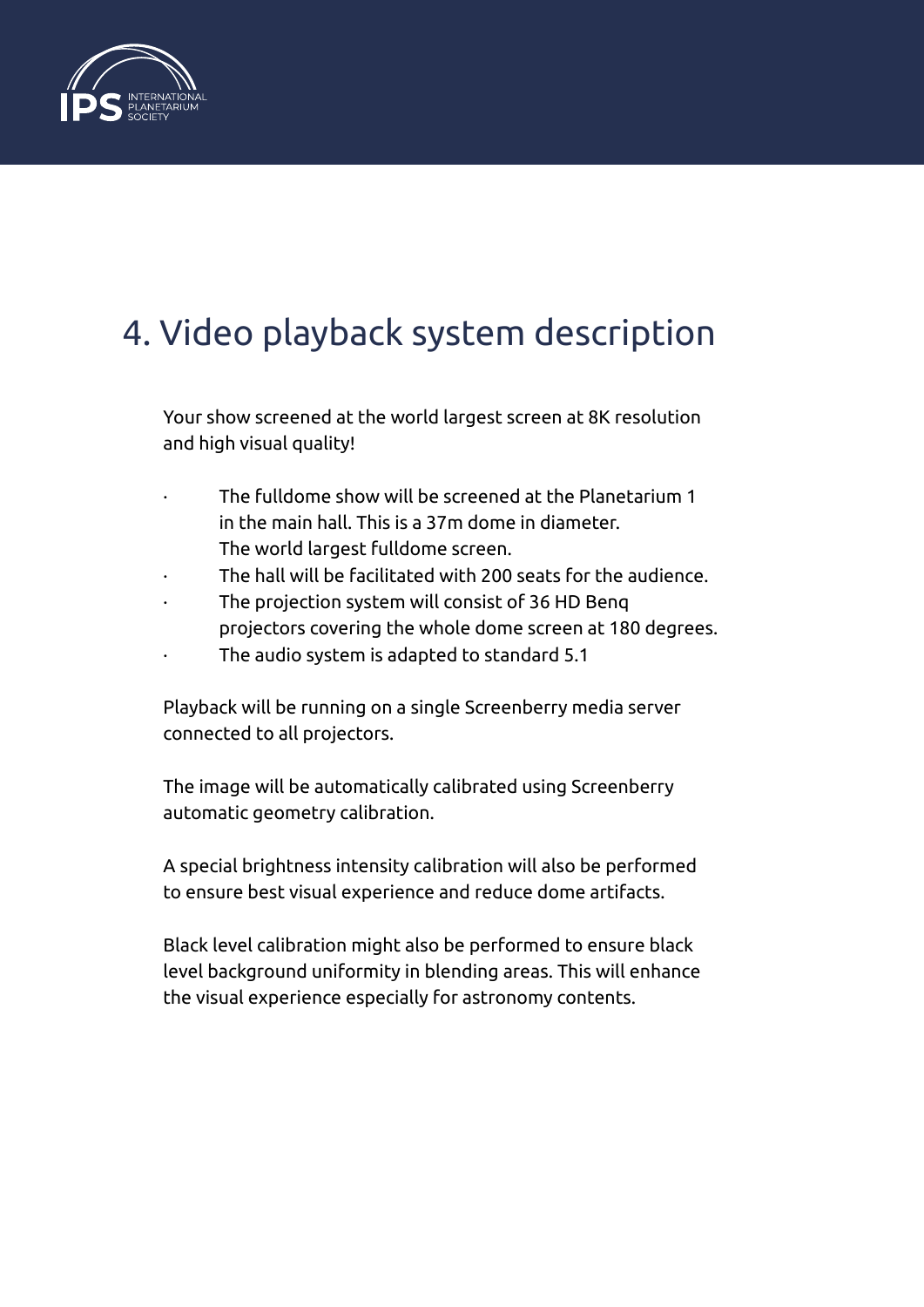

#### 5. Content security and DRM management

All content we receive will only be handled by the team of Planetarium 1 and the technical support provider Front Pictures and their representatives.

No other party will have access to the submitted materials of the fulldome show.

All content will be Encrypted at the ERVA format, which will only allow the content to be playable at the Planetarium 1 Media server.

This system means that no content will ever be misused or made accessible to any third party. This is very important for us that all producers understand that their content will remain safe.

Producers and show distributors can send us dome master content, and we encode it and encrypt it at our end, *OR*, once your show is selected (April 16th) you can request an encoder with the public key, and encode your domemaster fulldome full resolution show and handle us the encoded ERVA content.

By doing so, the producers and show distributors do not share any dome master, but rather share only the encrypted content, which is only playable at our server during the IPS festival only.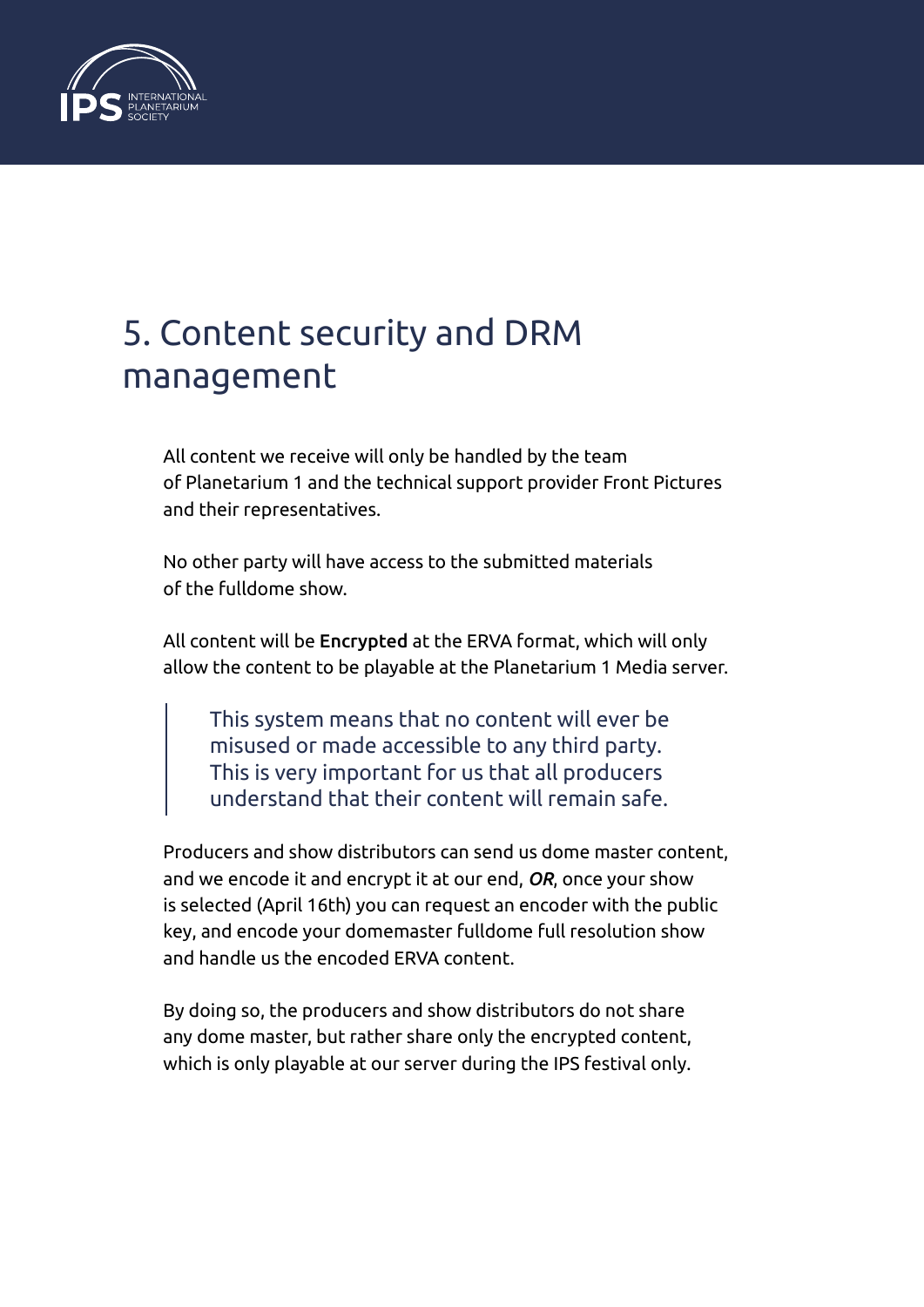

#### 6. Video formats

You can send us the encrypted fulldome show at 4K or 8K resolution.

This is optimal as this is most secure, and will mean no open content sharing. This will also reduce the size of the movie for uploading.

Domemaster content will also be accepted, and we will encrypt it on our end, and delete the original content.

The dome master can be image sequence png/tga/jpg or video file (mp4) at 30 fps.

4K or 8K resolutions will be accepted.

You can upload your content to the cloud, and provide us with the link for downloading.

If you choose to send a hard drive, make sure your disk is NTFS of exFAT formatted. Mac formatted will not be accepted. Make sure you fully label your hard drive itself. And ship it to Planetarium 1 address. Shipping cost should be handled by the shipping side, and will be returned to the owner after the show.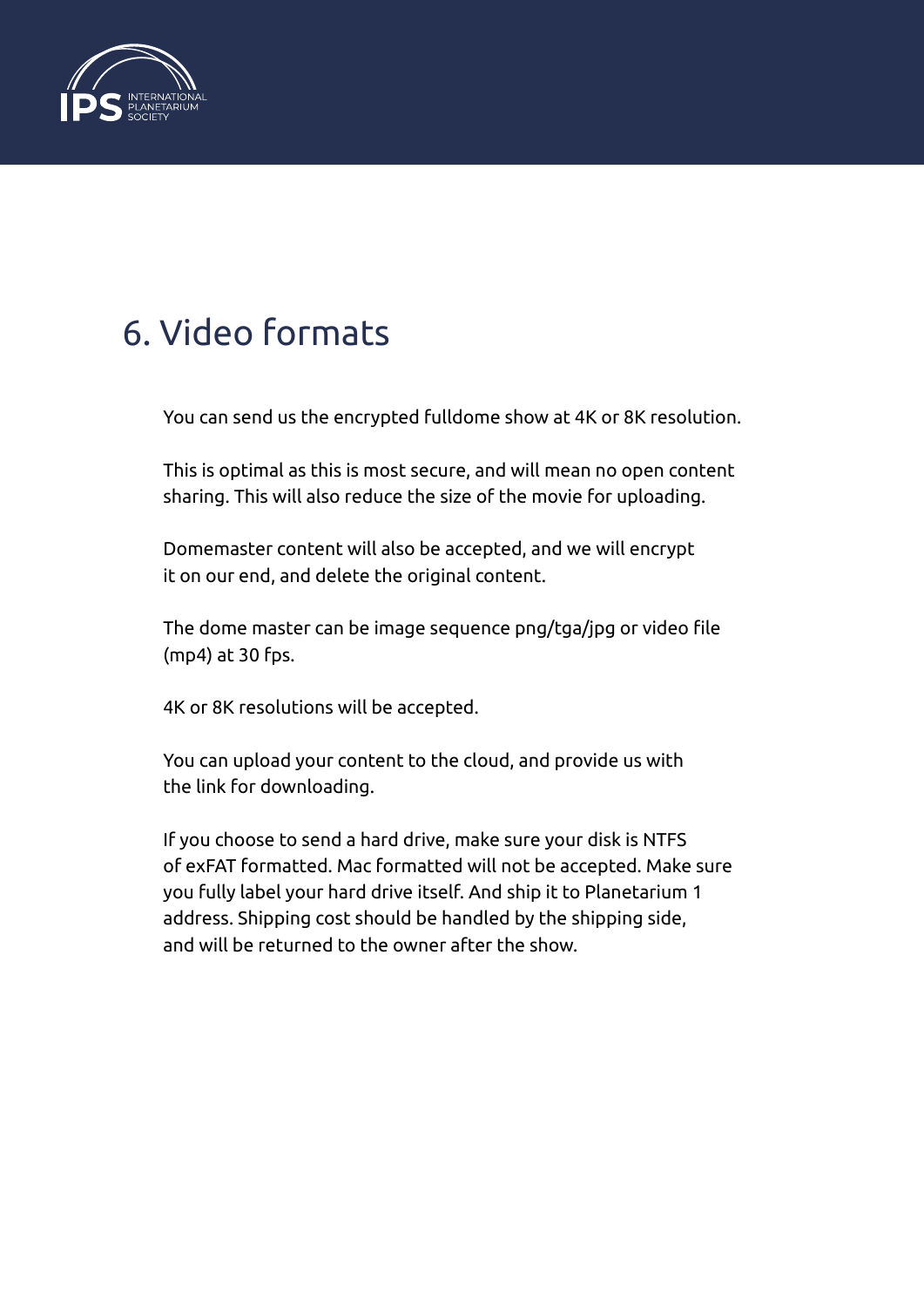

### 7. Audio formats

All shows will be screened as 2.1 or 5.1. Make sure your audio content is compatible.

The submitted movie language should be English. If English language is not available, then please consider having English subtitles. Shows with no English language might still be accepted, but might not be correctly evaluated.

#### 8. Contacts

For all questions, please contact:

[fulldome@ips2022.com](mailto:fulldome@ips2022.com)

Kseniya Mazhorova IPS 2022 Fulldome show manager

Website: [ips2022.com/fulldomefestival](https://www.ips2022.com/fulldomefestival) Facebook: [facebook.com/events/650343976334423](https://www.facebook.com/events/650343976334423)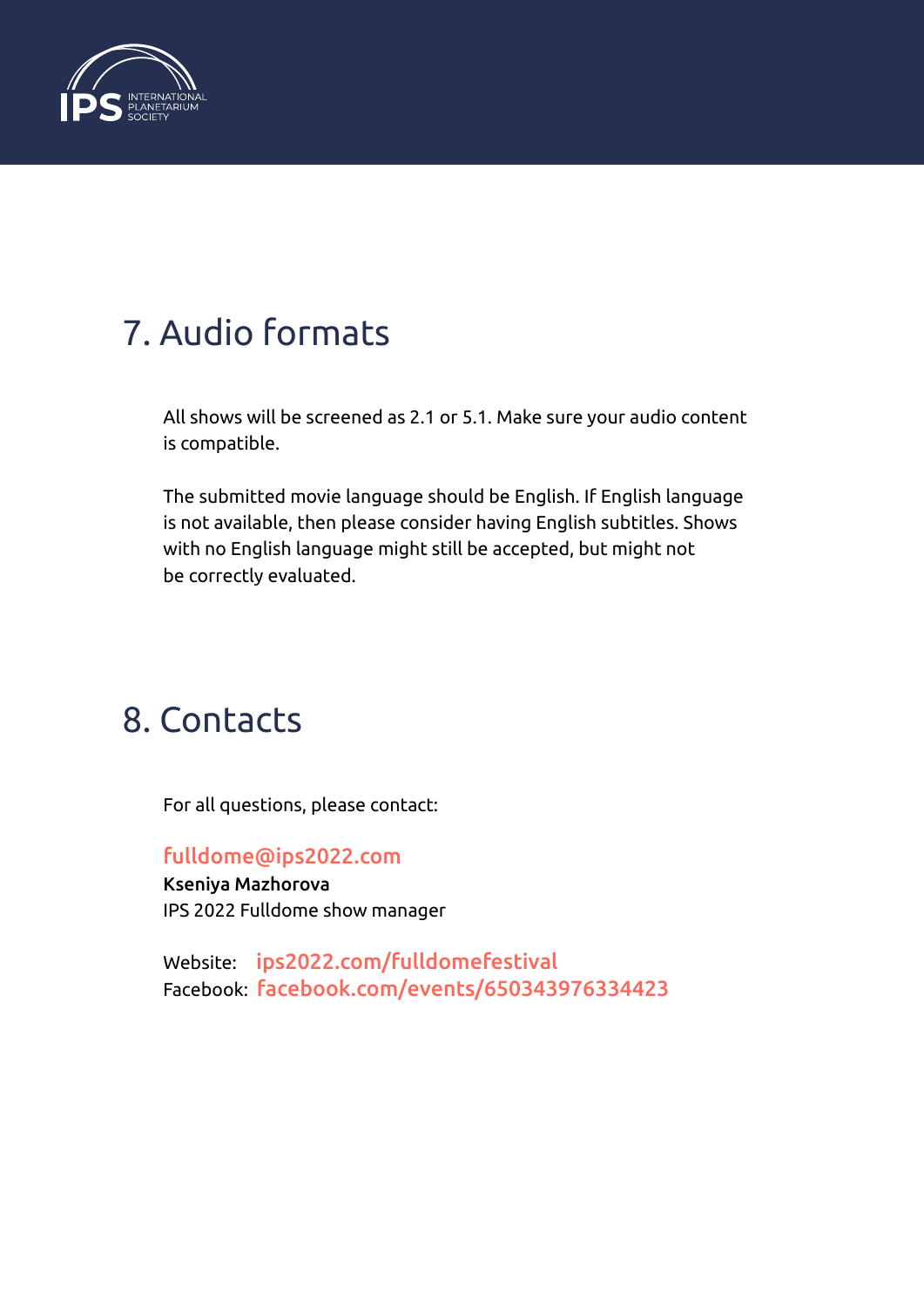

#### 9. Regulations

1. Data should be submitted either via shipping HDD or uploading to the cloud. Please provide the link for downloading. Avoid using wetransfer. Please upload all your data - the movie, audio and information as per the submitting show section.

2. Multiple films can be submitted. Each show should have separate application.

3. Only complete submissions with all data will be considered.

4. Only shows produced after January 1, 2019 will be accepted.

5. The show should be originally produced for 360 or fulldome format. Giant cinema production adapted to the dome etc. will not be accepted.

6. Once the decisions of the international jury are announced, they will be final and cannot be argued.

7. The awarded shows at the IPS 2022 fulldome show will be offered a broadcasting opportunity as part of the event.

8. By submitting your show to the IPS 2022 fulldome show:

- You authorize the organizers to screen the show only during the period of the event, as well as to use the submitted elements (images, screenshots, music) as part of the promotion of the festival.

- You certify that you have the authorization to submit this show, and that its screening in the context of this show is in agreement with all parties involved in production.

- You certify that the work submitted to the IPS 2022 fulldome show does not infringe the rules of copyright or the intellectual property of a third party.